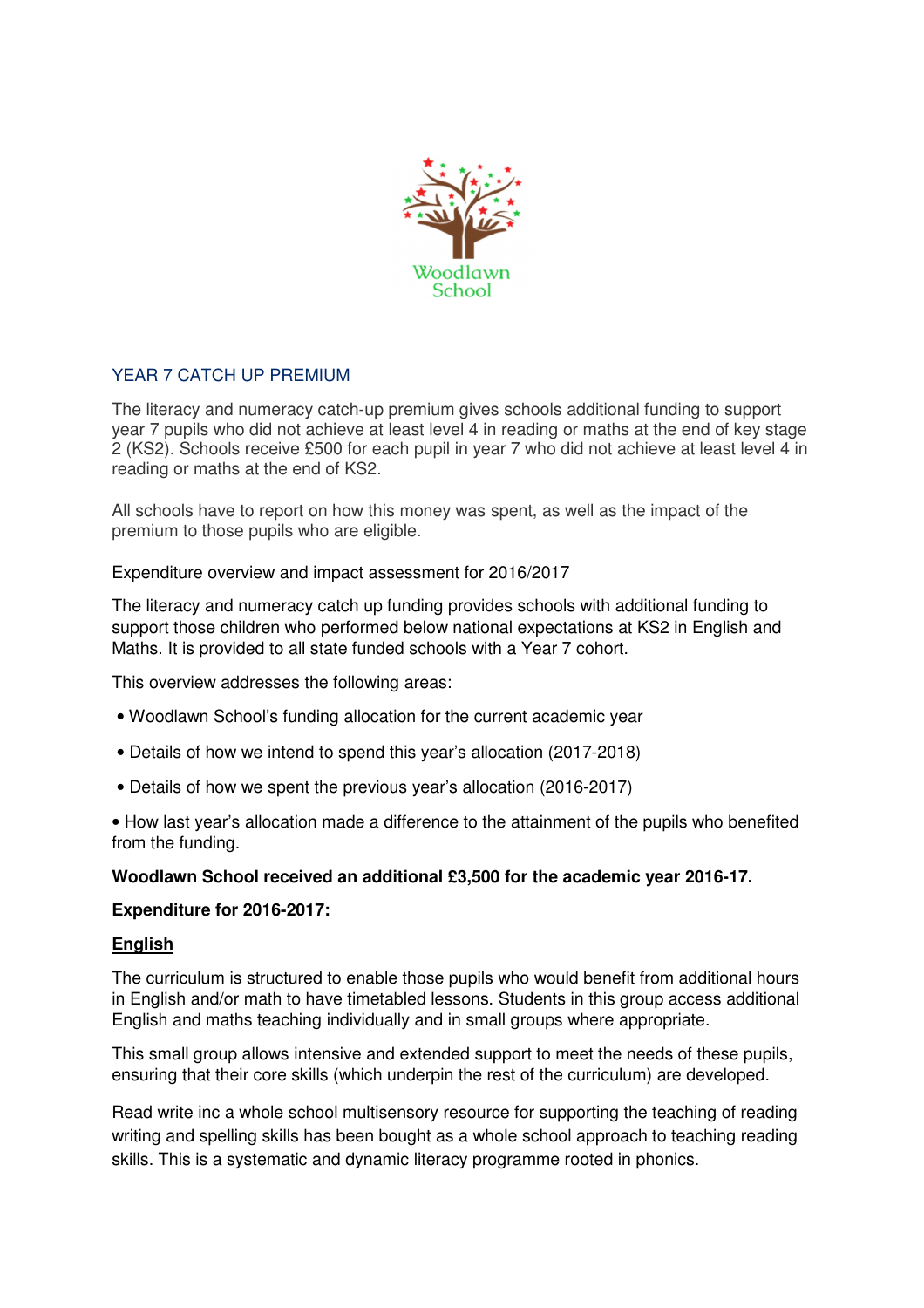This programme was purchased with the aim of promoting a reading culture across year 7 to 9.

However, the main aim of purchasing this CPD and resource programme for staff was to accelerate the progress of those pupils who receive the catch up funding specifically with reading, which is a skill which determines how well they can access the rest of the curriculum.

The English Intervention Teaching Assistant worked with pupils to build reading skills and confidence to read.

Data analysis shows that of the 7 pupils receiving this additional support, all 7 exceeded their reading targets, and all met or exceeded their targets in the other areas of English writing, comprehension and expression.

### **Maths**

All staff received CPD training in 'Talk 4 Maths' an approach developed to support pupils understanding of maths.

The intervention teacher for Maths worked with the year 7 pupils to build confidence in maths and to develop understanding of core skills set in a problem solving context.

Data analysis shows that of the 7 pupils receiving this additional support all met or exceeded their maths targets for the year.

# **Year 7 catch up actions 2016 2017**

Woodlawn School is determined to support students who have not made national expected progress in either or both of English and Maths to ensure that core skills are developed.

This is to embed success in English and Maths, but also so that students can be successful across a diverse and rich range of subjects with a core literacy and numeracy base.

| Strategy                                                                                                                              | <b>Additions</b>                                                                                                                                            |
|---------------------------------------------------------------------------------------------------------------------------------------|-------------------------------------------------------------------------------------------------------------------------------------------------------------|
| Termly assessment of progress and where<br>necessary, adjusted approaches.                                                            |                                                                                                                                                             |
| Reader programme: promoted through<br>intensive focus on ensuring that students of<br>all abilities are actively reading for meaning. | Tracking systems for reader programme<br>pupils combined with priority reader focus in<br>library lessons each week for reluctant/less<br>competent readers |
| Extra English sessions: students who are<br>less secure in English will receive additional<br>lessons.                                | Additional staffing will ensure timetabled<br>skill-based lessons from an additional<br>member of staff.                                                    |

# **Woodlawn School has received £6,000 for the 2017-2018 academic year and will employ the following strategies**

Year 7 pupils working at a level below level 4 in English and Maths will be supported with additional reading sessions with the reading intervention teaching assistant and 'Talk 4 Maths' sessions with the Maths teacher.